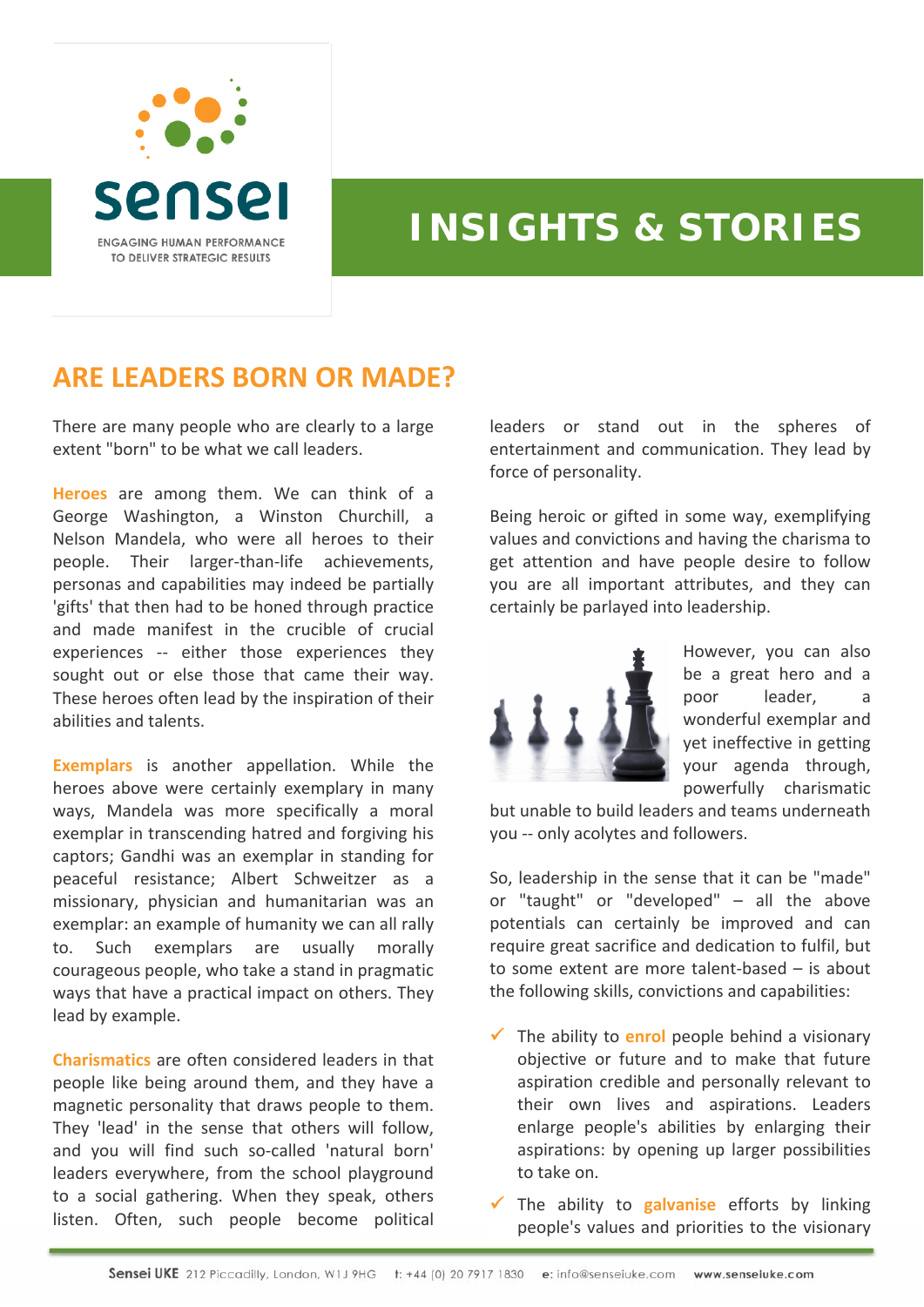objective, while **synergising** them into a collective community of people who sign up to deliver these aims and who agree to be mutually accountable for them. Leaders tap beliefs and desires and call on commitment and connection.

- $\checkmark$  The ability to **mobilise** and convert intentions into action and to break ground with the most value‐adding, relevant, urgent and powerful "bold courageous steps" that can create potent forward momentum. Leaders are action catalysts and ensure action begets feedback loops and real-time learning.
- $\checkmark$  The ability to **focus** efforts and to synchronise them, so the activity in a team or organisation becomes a net multiplier of capability, not a net nullifier of it. Leaders ensure efforts are concentrated, prioritised and leveraged.
- $\checkmark$  The ability to **follow through** on the most critical areas of focus and the most crucial vision- and mission-central priorities established. Leaders also ensure everyone's definition of 'winning' and 'losing' is harmonised and makes sense, based on what success and failure mean in the actual marketplace and with real customers.
- 9 The ability to **encourage and enable** progress always and breakthroughs when possible. We need to keep our batteries charged, and meaningful real‐time encouragement of the right attitudes, actions, interactions and commitment is powerful. Leaders know encouragement is a personal matter and customise recognition whenever they can. Leaders also have to find out what is impeding progress, unearthing bureaucratic or hierarchical passion killers and tackling them with zeal to unlock potential and enable success.
- $\checkmark$  The ability to **challenge** plateaus, inertia, unconstructive behaviours, roadblocks and organisational gridlock, as well as nay‐sayers, cynics and others. However, paradoxically, to retain the ability to **be coachable**, to hear divergent viewpoints, to make room for the devil's advocates (as long as their commitment to the vision is not in question), to listen actively to ideas and suggestions and

to be approachable and accessible, retaining hospitality for helpful input from wherever it may come.

 $\checkmark$  The ability to **face facts** fast and with sufficient humility to learn their lessons rather than rationalise away the sting of insights that may reflect badly on past decisions or actions. Yet, always to face those facts with the **imagination** to convert the barriers into opportunities and to be an alchemist with obstacles, not just a chemist.

## **Leadership is essentially the value added**

You know a leader is present – finally – by impact. A leader is ultimately someone who delivers a result through others that would be unlikely to be achieved otherwise. A leader is measured by the value they add to the assets they have in their stewardship, delivered through the people in their charge, who have to optimise those assets and convert them into organisational capabilities and business performance.

Leadership, then, is essentially the **value added**. It is known by its impact, not solely by its attributes. So leaders are "made" insofar as they have to **build the skills** of:

 $\checkmark$  Enrolling, galvanising, synergising, mobilising, focusing, following through, encouraging and enabling, challenging, being coachable, facing facts, responding with imagination and seeking always to add value to the efforts of their teams and colleagues.

"To make it easy to deliver value" and to "increase the value that can be added" are the high water marks of leadership contribution.



Thomas Edison once said, *"If we could only do what we are capable of, we would literally astonish ourselves."*

After all, what more could be asked? And certainly nothing

more would really be needed.